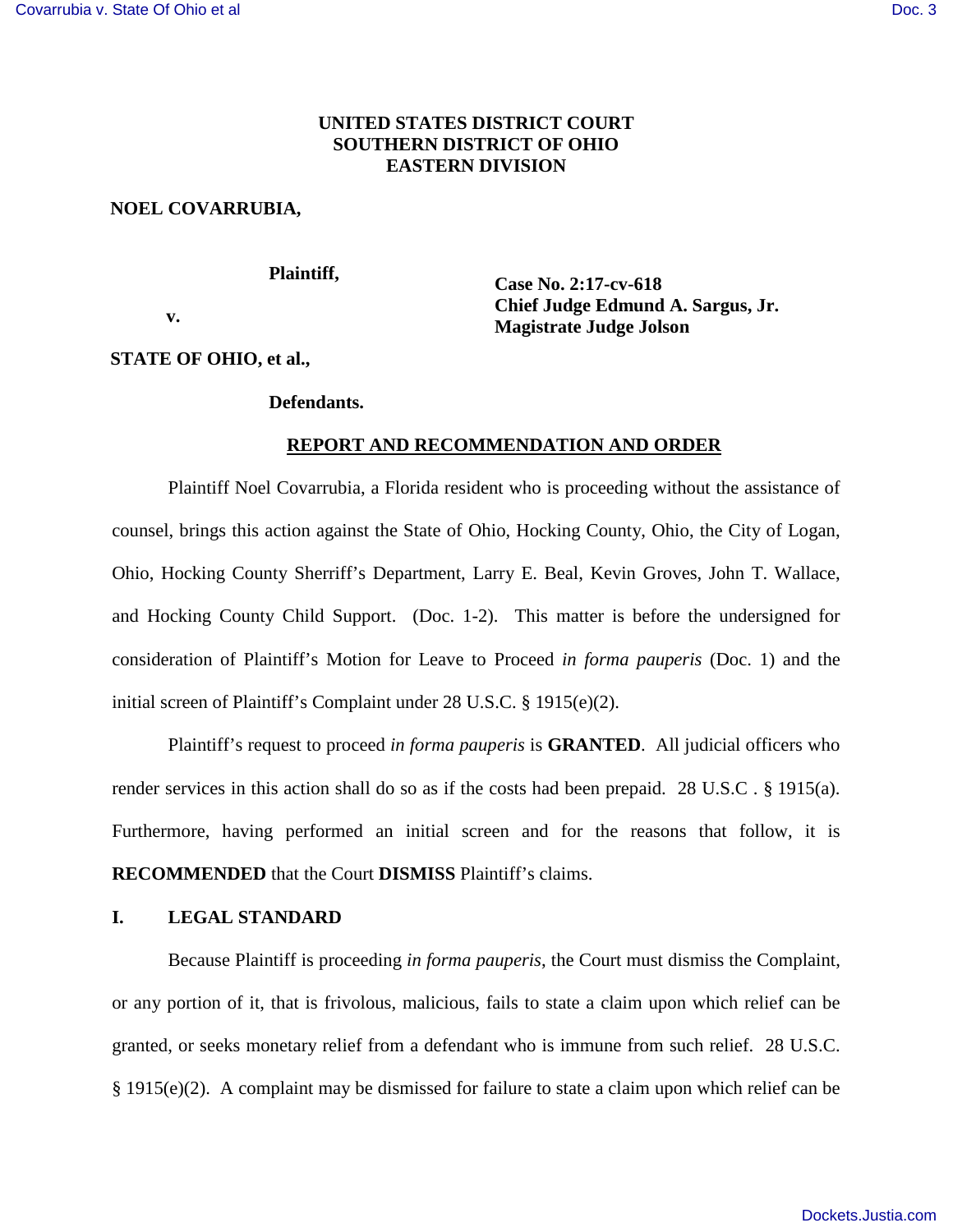granted if "it appears beyond a doubt that the plaintiff can prove no set of facts in support of his claim which would entitle him to relief." *Todd v. Baker*, No. 2:06 CV 0889, 2006 WL 3834308, at \*1 (S.D. Ohio Dec. 29, 2006), *report and recommendation adopted*, No. 2:06-CV-0889, 2007 WL 188740 (S.D. Ohio Jan. 22, 2007) (citing *Conley v. Gibson,* 355 U.S. 4l, 45–46 (l957)).

In reviewing a complaint, the Court must construe it in Plaintiff's favor, accept all wellpleaded factual allegations as true, and evaluate whether it contains "enough facts to state a claim to relief that is plausible on its face." *Bell Atl. Corp. v. Twombly*, 550 U.S. 544, 570 (2007). "A claim has facial plausibility when the plaintiff pleads factual content that allows the court to draw the reasonable inference that the defendant is liable for the misconduct alleged." *Ashcroft v. Iqbal*, 556 U.S. 662, 678 (2009) (citing *Twombly*, 550 U.S. at 556). Although *pro se* complaints are to be construed liberally, *Haines v. Kerner*, 404 U.S. 519, 520 (1972), "basic pleading essentials" are still required. *Wells v. Brown*, 891 F.2d 591, 594 (6th Cir. 1989).

#### **II. BACKGROUND**

The relevant facts underlying Plaintiff's sixty-two page Complaint, although lacking detail and unclear in some instances, are summarized as follows. On December 26, 1997, Plaintiff was arrested by Defendant Deputy Sherriff Officer Kevin Groves, after he had arrived at his ex-wife's home at 1:00 a.m. to visit his minor children in an apparent violation of a Florida Court Order. (*Id.* at 5-6). Plaintiff alleges, *inter alia*, that he was wrongfully arrested at that time, that he was coerced and intimidated by Defendant Groves, that he was the victim of racial discrimination and police brutality, and that his "right hand was severed damaged and his back was bleeding" as a result of the arrest. (*Id.* at 5–6, 17, 23, 51). Further, Plaintiff states that as a result of his arrest, the Hocking County Sherriff's Department interfered with his constitutional rights to see his children. (*Id.* at 6).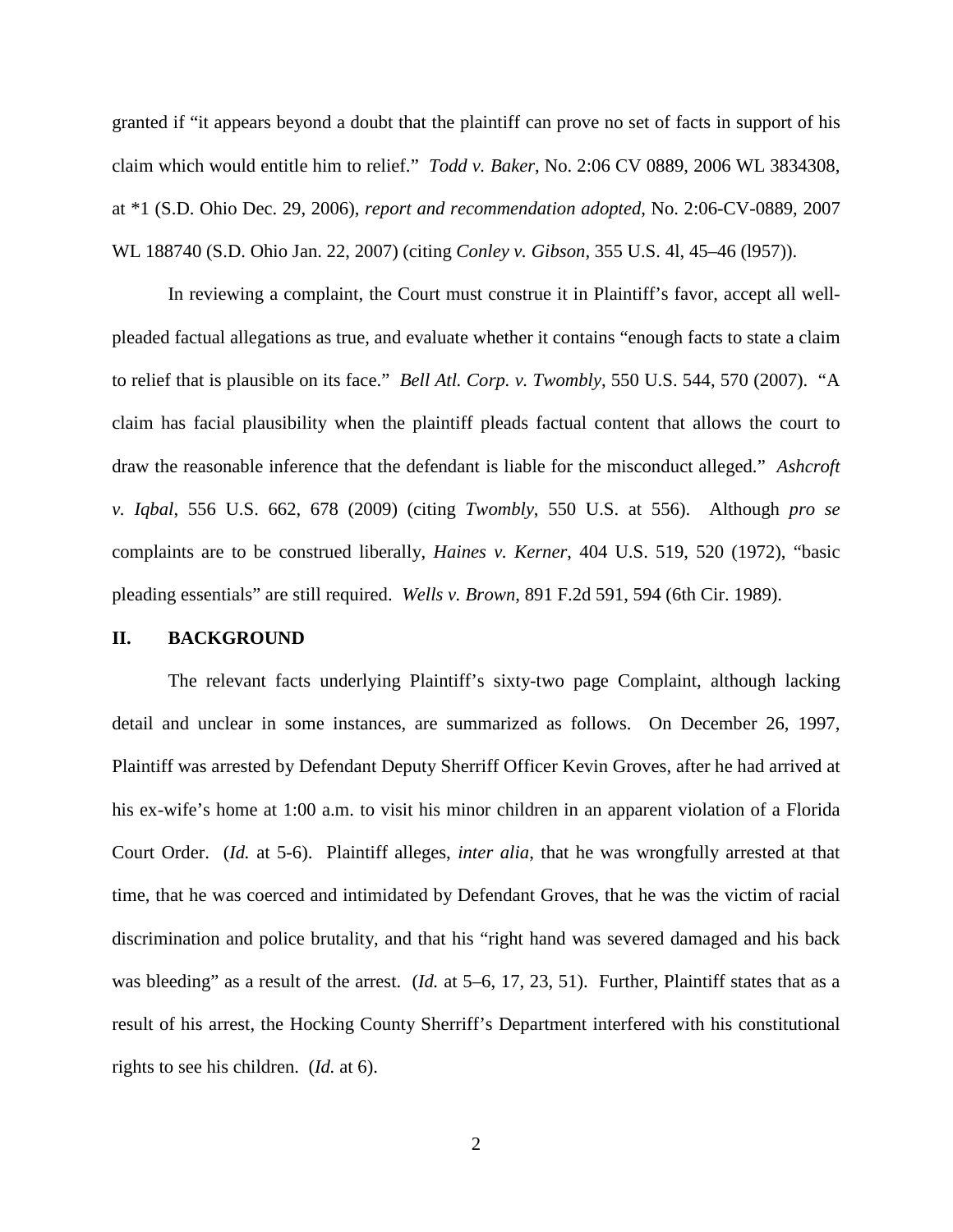Plaintiff's Complaint also contains numerous allegations against his defense attorney, John T. Wallace. These claims include that Defendant Wallace never "question[ed] the actions done by Defendant [Groves]," (*id.* at 6), "failed to advise Plaintiff [] of the consequences for pleading guilty" (*id.* at 7), and failed to review his sentencing deal (*id.* at 28). Plaintiff also claims his right to a speedy trial was violated (*id.* at 10) and that he was the victim of a hate crime and malicious prosecution at the hands of Defendant Prosecutor Larry Beal during his February 1999 trial (*id.* at 14, 34). Plaintiff states that he informed the Department of Justice of this wrongdoing in August 1998.

Although not clear, it appears that Plaintiff was imprisoned from December 26, 1997, until April 1998. (*See id.* at 8). During this time, Plaintiff alleges that he was tortured on a daily basis, did not receive the proper medication for his diabetes, was refused to be given a Jewish Bible, and was never served any kosher meals despite his requests. (*Id.* at 8). Following his release in April 1998, Plaintiff was deported to Venezuela. (*Id.* at 10, 31). Plaintiff's complaint states that upon returning to Venezuela, he was arrested and tortured. (*Id.* at 31).

Plaintiff seeks, *inter alia*, "compensatory and consequential damages, including damages for emotional distress, humiliation, loss of enjoyment of life, and other pain and suffering on all claims allowed by the law in the amount of: \$ 5 Billion USD Dollars from the State of Ohio and Hocking County, Ohio," as well as special damages, punitive damages, and attorney's fees. (*Id.*  at 61).

#### **III. DISCUSSION**

Plaintiff's cover sheet indicates that the Complaint "asserts causes of action under § 1983 and § 1985, as well as state law claims for malicious prosecution, abuse of process, conspiracy,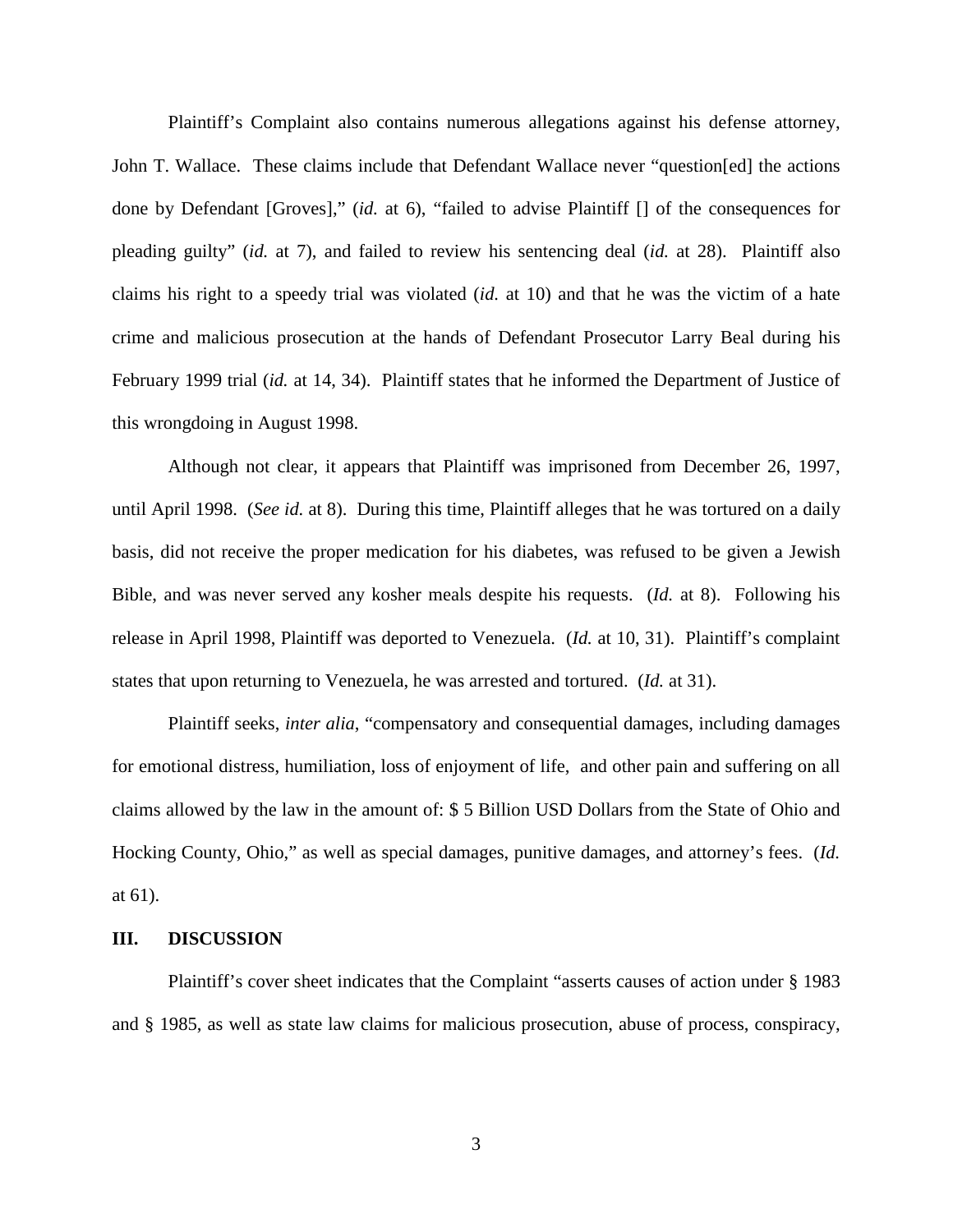and intentional infliction of emotional distress." (Doc. 1-2 at 1). The Court will proceed under the assumption that these are the only causes of action Plaintiff intended to allege.

The statute of limitations applicable to claims arising in Ohio under 42 U.S.C. § 1983 is the two-year statute of limitations found in Ohio Revised Code § 2305.10. *Boddie v. Barstow*, No. 2:14-CV-0106, 2014 WL 2611321, at \*2 (S.D. Ohio May 2, 2014), *report and recommendation adopted*, No. 2:14-CV-106, 2014 WL 2608123 (S.D. Ohio June 11, 2014) (citing *Browning v. Pendleton,* 869 F.2d 989 (6th Cir. 1989). Claims arising in Ohio under 42 U.S.C. § 1985 are also governed by a two-year statute of limitations. *Id.* (citing *Sykes v. United States,* 507 F. App'x 455, 462 (6th Cir. 2012) (applying the same two-year statute of limitations to claims pursuant to sections 1983 and 1985 and citing *Browning* ).

"Although the statute of limitations is normally an affirmative defense that must be raised by defendants in an answer, if the limitations bar appears on the face of the complaint, the Court may apply it during the initial screening process." *Boddie*, 2014 WL 2611321, at \*3 (citing *Watson v. Wayne County,* 90 F. App'x 814, \*1 (6th Cir. January 26, 2004) ("If a statute of limitations defense clearly appears on the face of a pleading, the district court can raise the issue *sua sponte*"). This Court has applied that rule in cases screened under § 1915A. *Id.* (citing *Smith v. Warren County Sheriff's Dept.,* 2010 WL 761894 (S.D. Ohio March 2, 2010). Accordingly, the Court must look to the allegations in the Complaint to determine whether the action has been filed within the applicable two-year period.

Here, it is clear that all of the conduct alleged in the Complaint did not occur within the applicable two-year period. Instead, the allegations took place almost twenty years ago, between December 1997 and April 1998. (*See generally* Doc. 1-2). Plaintiff does not directly address the statute of limitations issue, but asserts in his Complaint that he "ha[s] worked hard to find all the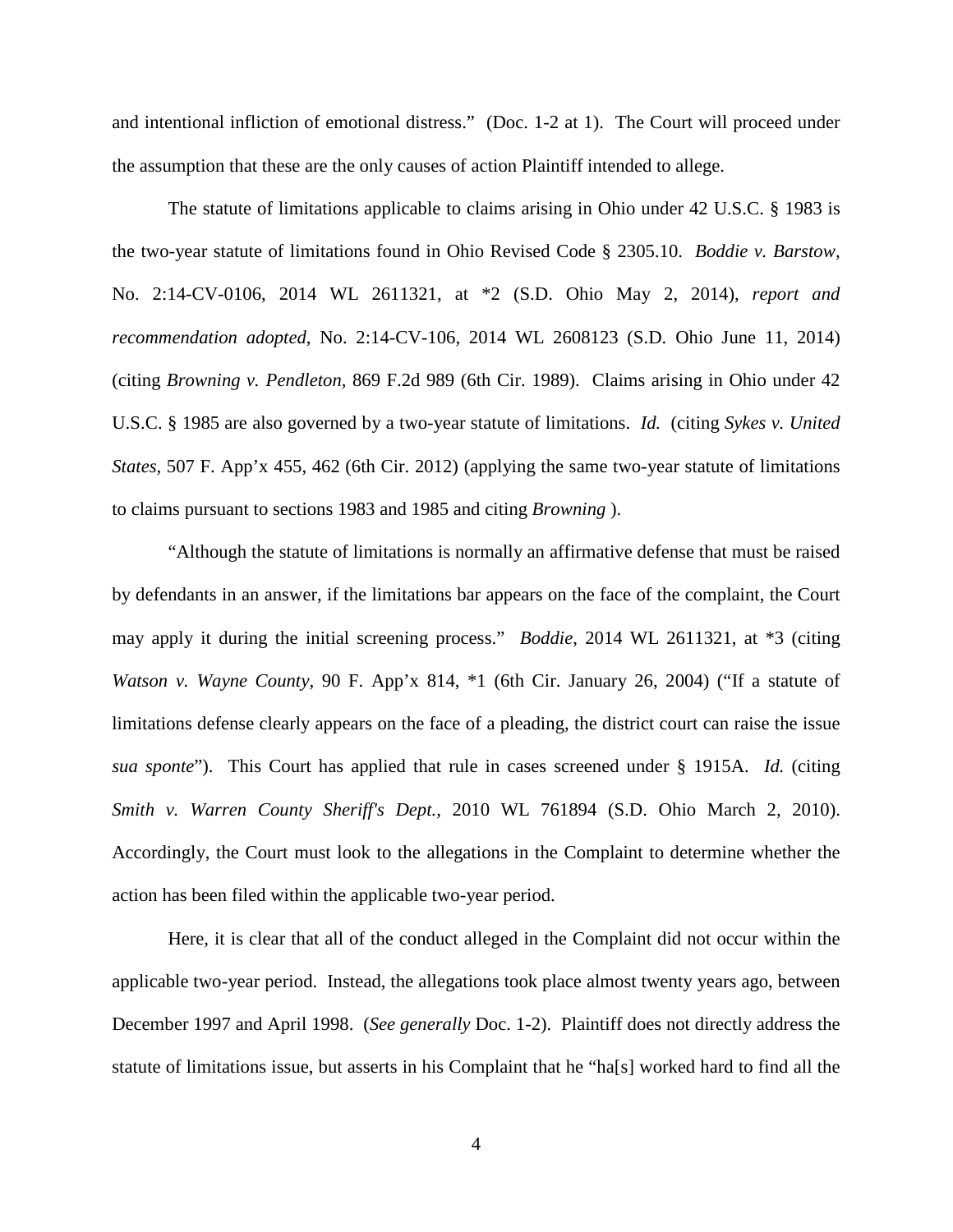necessary evidence" and "after so many years of searching for all the evidence to prove what was done . . . it's time to set the record straight and once and for all clean Plaintiff Noel Covarrubia's record." (Doc. 1-2 at 15). However, this is not a valid legal excuse for failing to file his action within the applicable limitations period. *Todd*, 2006 WL 3834308, at \*2. Thus, it is recommended that the Complaint be dismissed for failure to state a claim.

To the extent that Plaintiff has sufficiently asserted state law claims, "those claims should not be heard by this Court because there is no viable federal law claim pleaded in the complaint." *Boddie*, 2014 WL 2611321, at \*3 (citing 28 U.S.C. § 1367(c) ("The district courts may decline to exercise supplemental jurisdiction over a claim [over which there is no original jurisdiction] if ... (3) the district court has dismissed all claims over which it has original jurisdiction")).

### **IV. CONCLUSION**

Plaintiff's request to proceed *in forma pauperis* is **GRANTED**. However, having performed an initial screen and for the reasons set forth above, it is **RECOMMENDED** that the Court **DISMISS** Plaintiff's Complaint.

#### **Procedure on Objections to Report and Recommendation**

If any party objects to this Report and Recommendation, that party may, within fourteen (14) days of the date of this Report, file and serve on all parties written objections to those specific proposed findings or recommendations to which objection is made, together with supporting authority for the objection(s). A Judge of this Court shall make a *de novo* determination of those portions of the Report or specified proposed findings or recommendations to which objection is made. Upon proper objections, a Judge of this Court may accept, reject, or modify, in whole or in part, the findings or recommendations made herein, may receive further evidence or may recommit this matter to the Magistrate Judge with instructions. 28 U.S.C.  $§ 636(b)(1).$